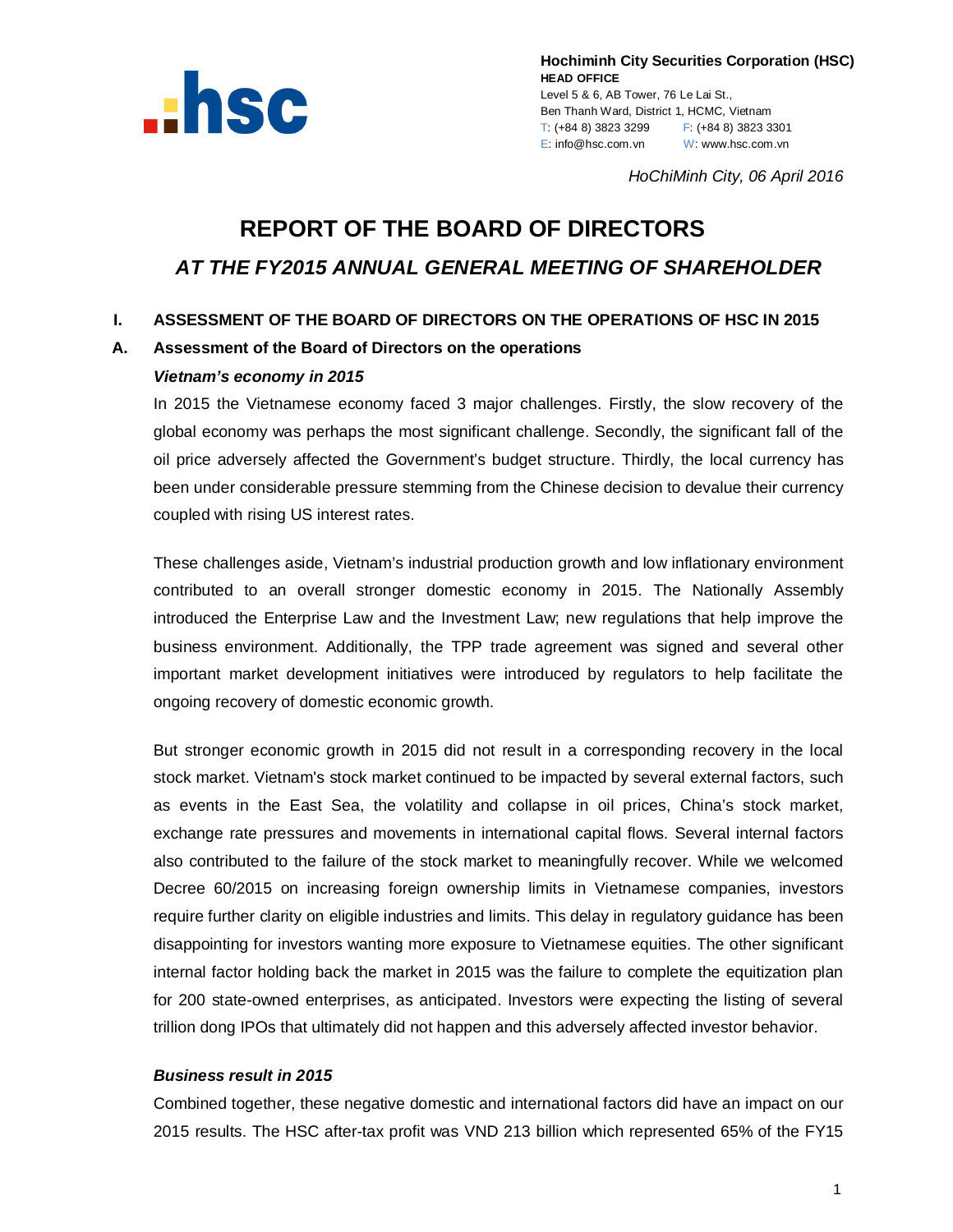plan approved by shareholders at last year's Annual General Meeting (AGM). Whilst each Division was profitable, the targets were not achieved. The results were caused by several factors, including a 14% drop in average daily market turnover and lower than expected performance of the Equity Investment Function which was significantly adversely affected due to inaccurate market forecasts.

Although the brokerage sector suffered somewhat in 2015, HSC remains confident in our sustainable development strategy. Our brokerage market share for Private Clients Division dropped to 6.9% from 7.4% in 2014. This was primarily to a decrease in market trading value as well as fierce pricing competition between companies in the industry in which we operate. Meanwhile Institutional Client Division maintained its market share and achieved its target of 3.4%.

#### **Enhancing Corporate Governance**

As part of Effective corporate governance is an essential objective at HSC. We aim to meet international standards by ensuring we maintain an effective governance framework right across the company. We made some notable corporate governance enhancements during 2015, such as:

- Formally establishing an Executive Committee (EXCO) and Investment Committee (IC) and documenting the operational responsibilities of these committees.
- The name of the Risk Management Executive Committee (RMEC) was changed to the Risk Management Committee (RMC) and its mandate and objectives were clearly documented.
- Limits of Authority (LoA), which set out transactional and departmental financial limits were reviewed and updated by the Risk Management Division. Limits for non-financial activities are also being developed to ensure the financial and non-financial activities separately considered..
- The scope of the Business process improvement (BPI) project was extended to the Business Process Management (BPM) project, which will increase our risk management capabilities.

HSC received several awards during 2015 that recognized our enhancements in corporate governance and risk management activities, as well as our sustainable contribution to the community.

- In July 2015, we received a certificate of merit from the Prime Minister, Nguyen Mr. Tan Dung, recognizing HSC as for outstanding contribution to the development of the stock market in the period of 2010 – 2014. HSC was one of only two brokers to receive this award.
- In November 2015, we received the award for Corporate Governance: "ASEAN Corporate Governance" awarded by ASEAN Corporate Governance Scorecard.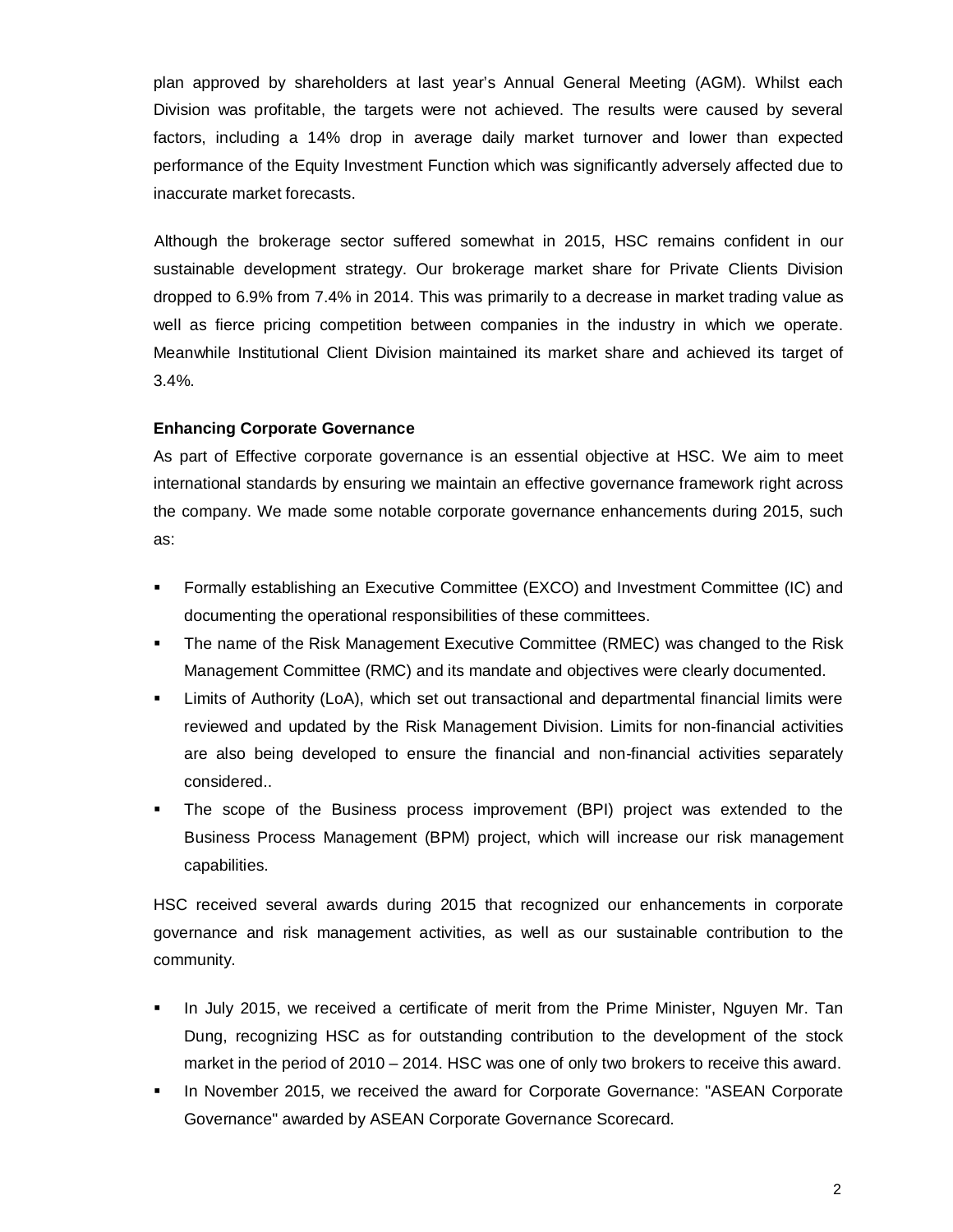During the year we were the recipient of several awards relating to our 2015 Annual Report by HOSE and Vietnam Investment Review.

## **B. Assessment of the Board of Directors on the Performance of the Management Team**

In 2015, the Board of Directors supervised the activities of the CEO and Management Team relating to the implementation of resolutions of the shareholders agreed at the FY14 AGM as detailed below:

## **1. Methods of supervision**

The Board of Directors and the Supervisory Board thoroughly understood the operations of the Company, enabling them to assist the CEO and the Management Team in the fulfilment of their respective responsibilities.

Representatives of the Board sub-committees regularly reported at the meetings of the Board of Directors as follows.

- The Board Risk Management Committee reported all significant risks arising in each quarter, and proposed recommended action plans to mitigate these risks; and
- The Board Internal Audit Committee reported on the number of internal audits conducted in the quarter, including audit findings and recommendations for strengthening the internal control environment.

The Board of Directors and the Supervisory Board assessed the feasibility of all action plans and all recommendations, seeking to provide more practical solutions where applicable.

The Board of Directors issued resolutions after each periodic meeting and upon request, to approve the business results for each quarter. The Board also provided strategic guidance, oversight and input relating to the state of the markets and general economy which was used to help develop business plans for the subsequent quarter. Regular communication by the Board with the CEO and Management Team helped to oversee the implement of these plans to help meet HSC's strategic objectives.

#### **2. Results of supervision**

Business results in 2015 with the basic financial indicators are as follows:

 *Unit: VND million*

| <b>Target</b>     | 2015    | 2014    | Change | <b>2015 Plan</b> | % Plan |
|-------------------|---------|---------|--------|------------------|--------|
| Revenue           | 591,139 | 831,135 | $-29%$ | 779,171          | 76%    |
| Profit before tax | 271,500 | 482,161 | $-44%$ | 415,651          | 65%    |
| Profit after tax  | 213,310 | 376,152 | -43%   | 324.208          | 66%    |

#### **3. Conclusion**

In accordance with our Company Charter and policies & procedures, the Board of Directors delegates the Management Team to carry out the daily operational activities of the Company and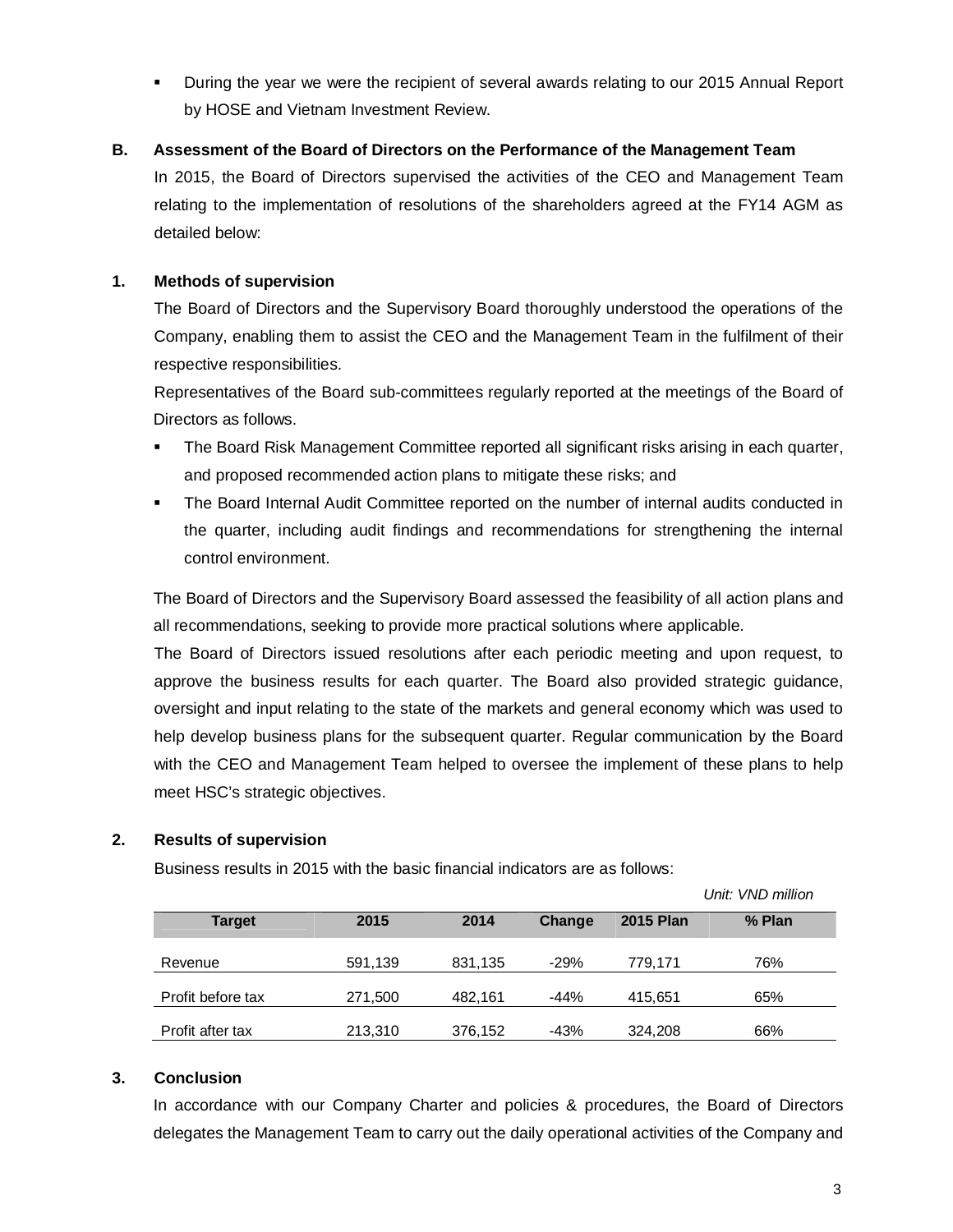to implement strategic decisions aligned with our business plans. Through quarterly reports on business performance, the Company's daily operation reports, and ad-hoc management reports, the Board of Directors evaluates that the CEO and the Management Team have executed their duties in compliance with prevailing laws; the Company Charter and the AGM shareholders' resolutions. Additionally, the Board of Directors has conducted and performed their duties with care, professionalism and integrity, thus protecting the interests of the Company and its shareholders. Every effort was made to achieve the targets set by shareholders at last years' AGM, however due to several external factors beyond our control, we were unable to fully meet these targets.

#### **C. Plans and strategies of the Board of Directors**

We expect that globally, economic conditions will remain challenging in 2016. It is likely that China's economy will continue to slow and there is uncertainty and volatility in commodity prices. Europe's debt woes continue to overhang progress in the Eurozone. However there are compelling domestic reasons that we believe will drive stock market growth in Vietnam. GDP is expected to increase underpinned by stable macro-economic factors such as benign inflation and a managed exchange rate. Relaxing foreign ownership rules, a strong IPO calendar, trade agreements and the anticipated introduction of listed derivatives in early 2017 are persuasive factors that reinforce and support trigger local equity markets in 2016. In light of this, and to drive sustainable shareholder value, the Board of Directors will focus on the following activities in 2016:

- Developing a five-year strategic plan for the period of 2016 2020;
- Strengthening and developing the Company's key businesses activities by expanding the operational network and diversifying products and services for our clients;
- Enhancing corporate governance as well as risk management and risk control responsibilities in financial management, accounting and auditing, and enterprise risk management by upgrading the capabilities and competencies of the committees under the Board of Directors;
- Continuing to enhance transparency in business operations, and ensuring fulfillment of the Board of Directors' independent members 'responsibilities;
- Committing to standardizing our procedures to drive efficiency gains, aligning our current processes with applicable laws, especially relating to information security, risk management, internal controls, internal audit and margin lending;
- Increasing the efficiency of capital utilization through enhancing products and services offerings, as well as investing in research and development activities for new products and services to meet both international standards, regulatory requirements and clients' needs;
- Researching and implementing effective and efficient operational models to enable sales and trading of listed derivative products;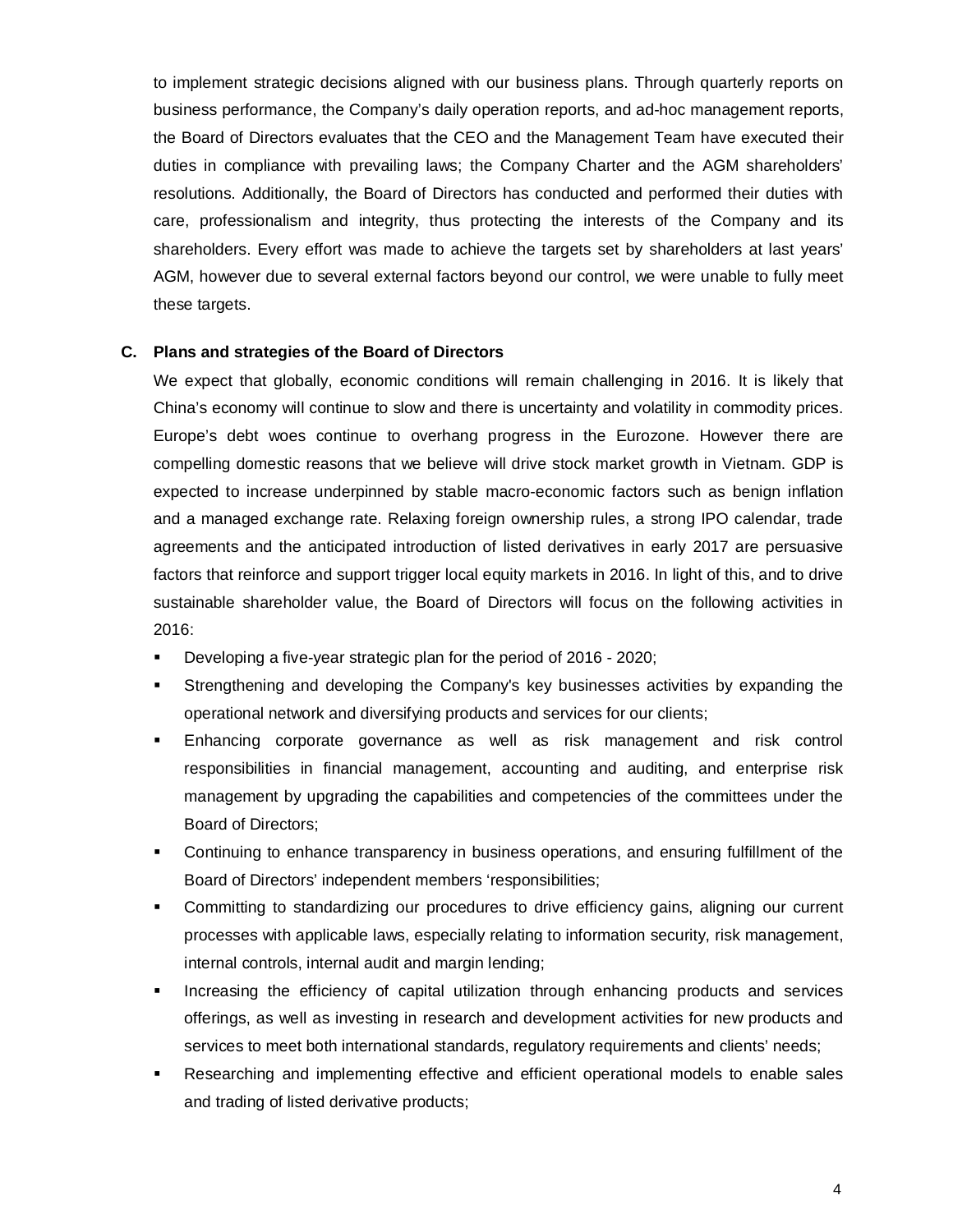- Promotion and enhancement of corporate values by sustainable development through participating in drafting strategic CSR development plan;
- Develop a succession plan for the next generation of management.

## **II. CORPORATE GOVERNANCE 2015**

Strong corporate governance is an essential element to building a strong business foundation and bringing sustainable value to our business. Our approach to corporate governance is derived from a set of values and behaviours that underpin our daily activities, provide transparency and accountability, and seek to protect stakeholder interests. We are committed to excellence in corporate governance standards, which we see as fundamental to the sustainability of our business and our performance.

## **1. Rights of Shareholders**

## **1.1.** *Shareholders Meeting*

On 16 April 2015, HSC held the 2014 Annual General Meeting (2014 AGM). All procedures, laws and regulations at that AGM were followed to ensure protection of shareholders' benefits and rights.

- All shareholders received full and concise information relating to the 2014 AGM in the invitation. The invitation contained the time, place, agenda and basic information for registration. All information of the 2014 AGM was published on the HSC website in both Vietnamese and English fifteen (15) days prior to the AGM. In addition, the invitation was also published on Vietnam Investment Review.
- To facilitate all shareholders and proxy representatives, the 2014 AGM was held on a working day and the admission desk was opened one (1) hour prior the meeting. HSC used barcodes to confirm shareholders' ID and supporting documents as well as the voting and election ratios.
- A group of chairing members was selected to oversee the AGM which included the Chairman, the Board of Directors' members and the CFO. Additionally, external audit representatives were also invited to the meeting. The chairing members were available to respond to any questions and encouraged shareholders or proxy representatives to comment in order to jointly build sustainable growth for HSC.
- Meeting minutes, voting result report and the 2014 AGM Resolutions were published on the HSC website in two (02) languages (English and Vietnamese) within twenty four (24) hours after the AGM.

#### **1.2.** *Divident payment*

In line with current practice, seventy percent (70%) of the profit after tax is used to pay annual dividends to shareholders. Depending on the business results in past years, the dividend rate ranged from twelve percent (12%) to twenty percent (20%). HSC always commits to pay at least between these boundaries or even at a higher rate than approved rate at the AGM.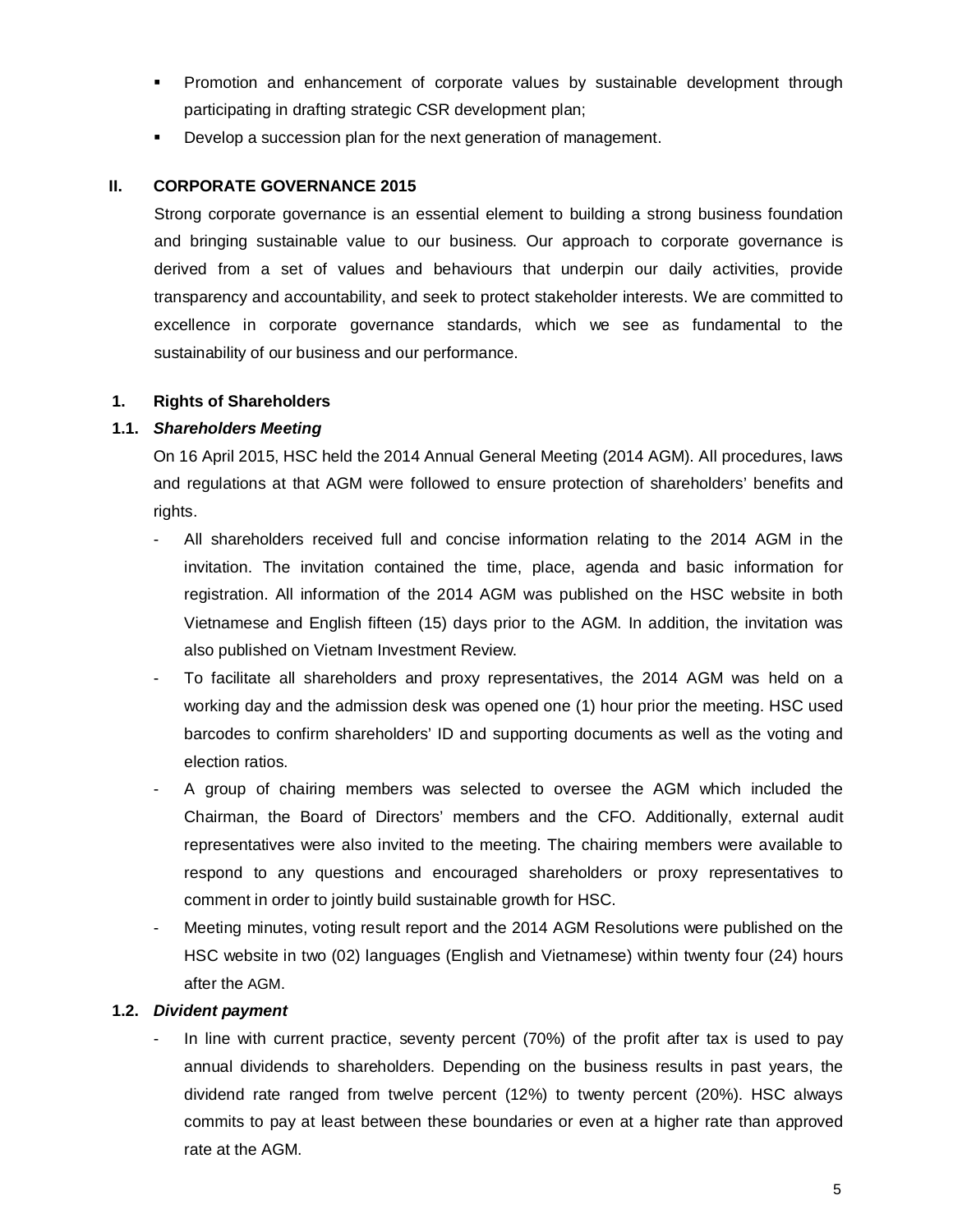- At the 2014 AGM, shareholders approved an ordinary share dividend payment rate of 12% in 2015. The execution plan for the dividend payment in 2015 is summarized as follows:
	- The company issued  $1<sup>st</sup>$  cash dividend advancement of 2015 at a rate of five percent (5%) (*approximately equivalent to VND500/share*), which was paid to shareholders on 06/01/2016, as announced by the BODs in Resolution No. 05/2015/NQ-BODs dated 23.10.2015.
	- In order to maintain an attractive equity return rate for HSC's shareholders, the BODs will submit a proposal to the AGM 2015 to approve higher rate for second cash dividend payment relating to the 2015 financial year, in comparison to the Plan as approved at the AGM.

## **2. Shareholders' equal rights**

## **2.1.** *Appoint a proxy in the General Meeting of Shareholders*

Where a shareholder is absent and cannot delegate a proxy to attend the AGM, that shareholder has the right to delegate a member of the Board of Directors or Supervisory Board on their behalf and to make decision on all the resolutions and issues discussed at the AGM.

## **2.2.** *Voting at AGM*

Each shareholder or proxy attending the AGM were given voting cards and voting forms using HSC templates. The voting card and voting form have barcodes so the vote count can be conducted efficiently and accurately. Shareholders use voting cards to vote for resolutions raised at the AGM. Key content for the AGM was sent to shareholders prior to the meeting. Shareholders must confirm their voting by inserting a cross in one of three (3) boxes provided. These boxes are termed "approved", "fail" and "no comment" and the shareholders are required to sign the form to confirm and validate the vote.

# **2.3.** *Election, discharge, dismissal and addition of members into the Board of Directors and Supervisory Board*

Election, discharge, dismissal and addition of members into the Board of Directors and Supervisory Board must be approved at the AGM.

The selection and appointment of new members to the Board are made in accordance with formal procedures stated clearly and transparently in the Company Charter and Corporate Governance Policies. In the event of composition changes to the Board of Directors during the middle of member's term, the Board will nominate and appoint the temporary member according to the Company Charter and Corporate Governance Policies. The nomination and appointment will be submitted at the next AGM for ratification.

#### **3. Stakeholder**

# **3.1.** *Stakeholder relationships Clients*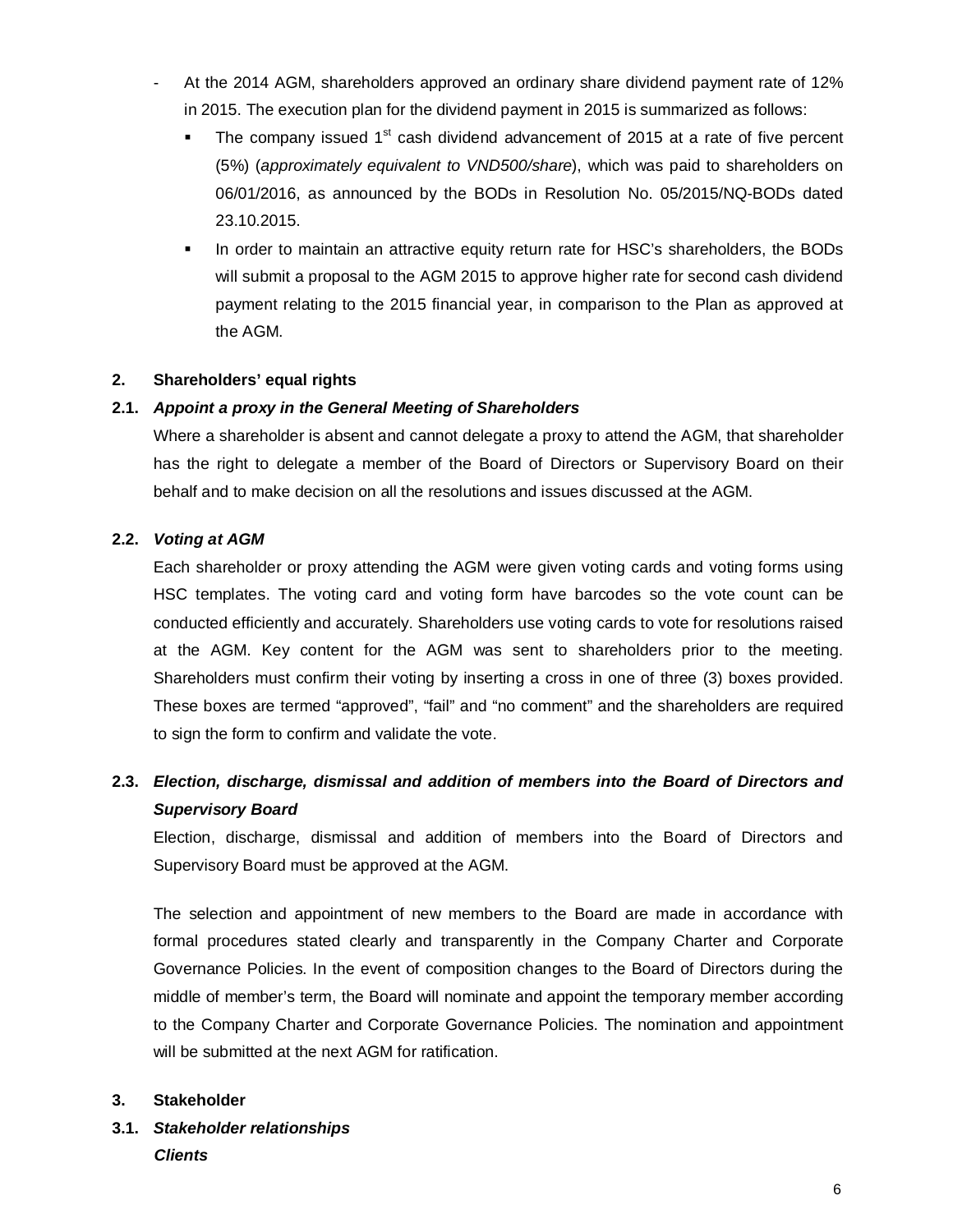As a leading financial services provider, HSC strives to provide best execution and quality research to our broad range of institutional and private brokerage clients. For our corporate clients, we provide connectivity that reaches beyond Vietnam and therefore provides potential capital flows from abroad. Continuous product and IT innovation coupled with a quality service mind set builds trust with our clients. We demonstrate the highest standards of professional integrity to our clients.

#### *Shareholders*

HSC is committed to creating long term sustainable value for our shareholders. Exploiting our competitive advantages is the key to delivering value to our shareholders. We always protect the rights of our shareholders without discrimination. All shareholders have equal access to information to ensure they are fully informed to make investment decisions appropriate for them.

#### *Employees*

HSC considers people as one of the most valuable assets. Development strategy is based on professionalism and competence. We promote a work-life balance that respects the diverse backgrounds of our employees. We expect our staff to treat each other with courtesy and respect. We expect our staff to demonstrate kindness, care and empathy to each other at all times to help strengthen the already established bonds between them. Furthermore, we expect that our staff respect the same protocols towards external parties, exhibiting altruism to human nature in the environment in which we live.

Working in an environment where humanity is respected as a virtue and expressed as a corporate value, behaviour can be shaped in a very positive way and exhibit to all stakeholders. All staff at HSC, including the Board of Directors, then become ambassadors to convey the humanity message to all stakeholders included clients, shareholders, regulators, authorities and communities.

#### *Communities*

HSC is dedicated to contributing to all aspects of community development. We endeavour to implement initiatives that have long term positive impacts on all communities in which we live in and work, and also those where we don't. We believe that whilst giving back to communities enhances our corporate image, our driver in community development is simply one of Humanity. Raising community standards is a core objective which we believe will be an essential component of our future success.

#### *Environment (Market)*

We recognize our responsibility to contribute to the development Vietnam's capital markets. We are recognized as a pioneer locally, supporting holistic growth in products, market activity and corporate expansion and therefore fostering goodwill from domestic and foreign observers. We play an active role in shaping the market and the rules by which we are bound, through our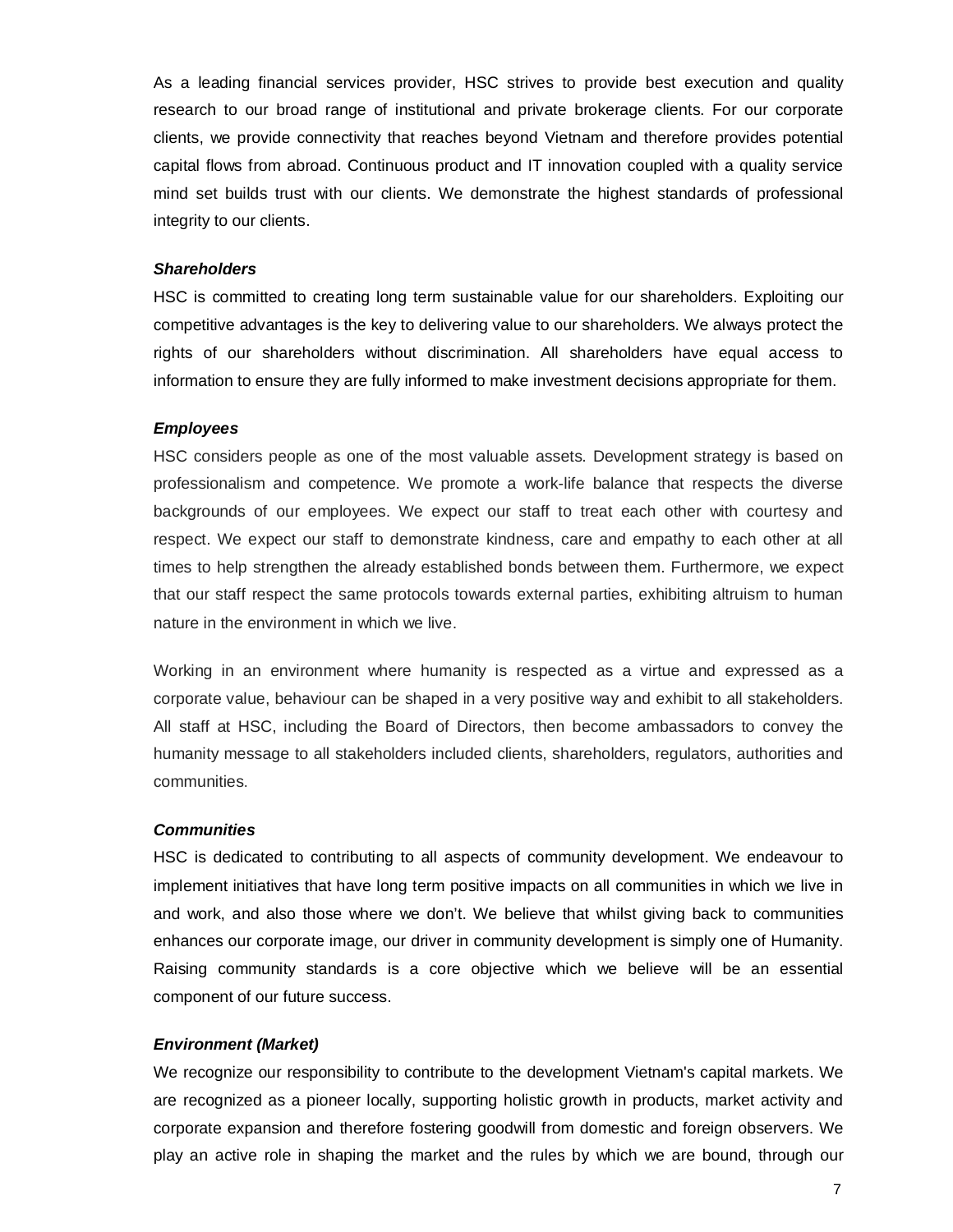interaction and ongoing dialogue with the Regulator. It is a leadership and supporting role that HSC is obligated to fulfil.

## **3.2.** *Communication channel*

HSC Head of Communication, Mr. Hoang Cong Tuan is the central contact point for all external communication. He may be contacted on (+ 84 8) 3823 3299 (Ext 194) or by email tuan.hc@hsc.com.vn. All questions will be transferred to the relevant department.

## **4. Information Disclosure**

## *Policy on information disclosure*

Information disclosure policies at HSC comply with all regulations and are aligned with our corporate governance policies. The information HSC discloses is in accordance with the following principles:

- 1. The disclosed information should be accurate, complete, clear and must be disclosed within the agreed time frame;
- 2. The disclosed information must comply with current regulations;
- 3. All stakeholders have the right to access disclosed information;
- 4. Information that may have a significant impact on the share price of HCM, or possibly influence investor decisions, affect shareholder rights, or events occur that may adversely affect the legitimate interests of investors, should be disclosed in timely manner and shall be disclosed in HSC's official website, and to the Ho Chi Minh City Stock Exchanges (HOSE) and the State Securities Commission (SSC).

## **5. Board of Directors**

## *5.1 Board of Directors members and its structure*

In 2015 the Board of Directors has maintained operations in compliance with the Company Charter and corporate governance policies. The Board of Directors consists of seven (7) members. Its structure ensures the balance between members with various skills, knowledge and experience including legal, finance and securities professions with a balance between executive, non-executive and independent members. The names of the persons who have been or are Directors in the reporting period are listed below, along with their shareholding and the voting rights of each members including individuals and representative:

| <b>Full</b> | <b>Board of Directors'</b> |           | <b>HCM shares ownership %</b> |             |                   | <b>Full name</b> |  |
|-------------|----------------------------|-----------|-------------------------------|-------------|-------------------|------------------|--|
| name        | <b>Member</b>              | Non-      |                               | Independent | Non-<br>executive |                  |  |
|             | Independent                | executive |                               |             |                   |                  |  |
| 01          | Do Hung Viet               |           |                               |             | $\blacksquare$    | 0.01             |  |
| 02          | Le Anh Minh                |           | V                             |             | $15.43$ (**)      | 0.03             |  |
| 03          | Nguyen Thanh Liem          |           | $\mathcal{N}$                 |             | $20.63$ (*)       | ۰                |  |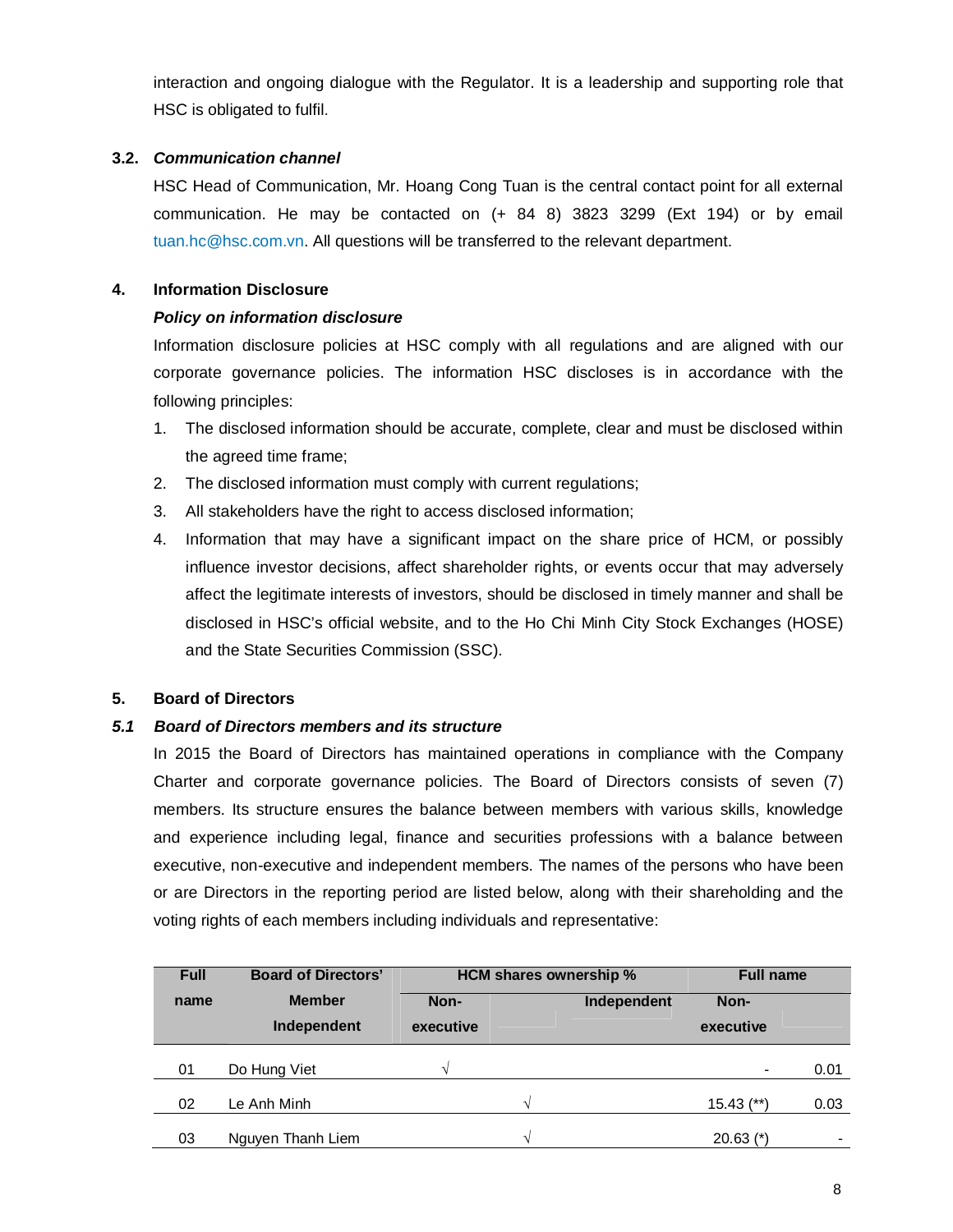| <b>Full</b> | <b>Board of Directors'</b>   | HCM shares ownership %           |   |                   | <b>Full name</b> |      |
|-------------|------------------------------|----------------------------------|---|-------------------|------------------|------|
| name        | <b>Member</b><br>Independent | Non-<br>Independent<br>executive |   | Non-<br>executive |                  |      |
|             |                              |                                  |   |                   |                  |      |
| 04          | Le Thang Can                 |                                  | V |                   | $8.84$ (*)       |      |
| 05          | Pham Nghiem Xuan BAc         |                                  |   |                   | $\blacksquare$   | 0.28 |
| 06          | Johan Nyvene                 |                                  |   | V                 | $15.43$ (**)     | 0.40 |
| 07          | Trinh Hoai Giang             |                                  |   | V                 |                  | 0.10 |

#### Notes:

*(\*) The percentage of representatives from the HCM Finance and Investment state-owned Company (HFIC), a key state-owned shareholder owning 29.47% of HSC's charter capital.*

*(\*\*) The percentage of representatives from the Dragon Capital Markets Limited (DC), a key foreign shareholder accounting for 30.87% HSC's charter capital*.

## *5.2 Board of Directors members changes*

At the 2014 AGM, HSC elected Mr. Le Thang Can as a representative of HFIC, to replace Mr. Hoang Dinh Thang who resigned. This appointment was affective from 16 April 2015.

## *5.3 Chairman of the Board of Directors and CEO are separate roles*

The separation of the Chairman and CEO roles demonstrates independence and a clear delineation of responsibilities between the Board of Directors and the Management team. This separation ensures the dispersion of decision making, greater accountability and independence in Board of Director governance.

The Chairman of the Board of Directors is an independent member. He was appointed to the Board of Directors in 2007 and is now in his third term on the Board.

#### *5.4 Roles and responsibilities of the Board of Directors*

In accordance with the provision of Enterprise Law and the Company Charter, the Board of Directors is the governing body of HSC, which has ultimate decision-making authority, and it is empowered on behalf of the Company to carry out its duties and fulfil its obligations to the shareholders, which are not necessarily under the jurisdiction of the AGM.

In carrying out its duties, the Board of Directors must comply with all laws, the Company Charter and resolution made at the AGM. In the event decisions made by the Board contradict the law or Company Charter, thereby causing damage to the Company, the members who voted in favour of for these decisions are jointly and individual liable for any damages.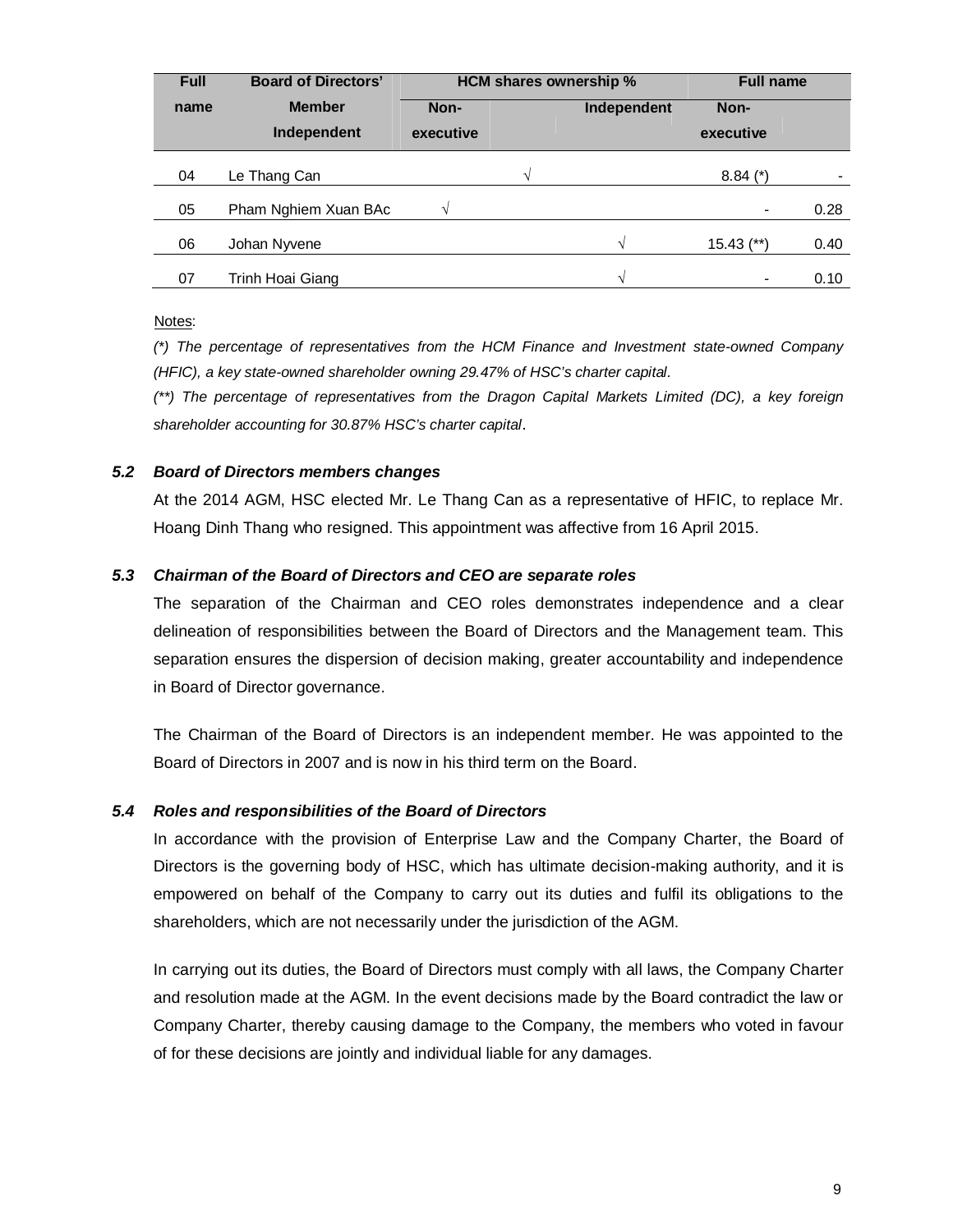#### *5.5 Board of Directors activities*

The Board of Directors held six (6) meetings during the financial year. At these meetings, the Board assessed quarterly business results and market commentary, reviewed strategic plans for the subsequent quarter, and approved other matters under their authority. Resolutions were passed only when more than half the members voted in favour of the resolution. Each Director attended the following Board of Director meetings during the financial year ended 31 December 2015:

| <b>Board Member</b>  | <b>Position</b> | Start date /<br>end date<br>term | <b>Atten</b><br>ded | <b>Participa</b><br>tion<br>percenta<br>ge | <b>Reasons</b><br>for<br>absences |
|----------------------|-----------------|----------------------------------|---------------------|--------------------------------------------|-----------------------------------|
| Do Hung Viet         | Chairman        | 08/04/2011                       | 6/6                 | 100%                                       |                                   |
| Le Anh Minh          | Vice chairman   | 08/04/2011                       | 6/6                 | 100%                                       |                                   |
| Nguyen Thanh Liem    | Vice chairman   | 08/04/2011                       | 6/6                 | 100%                                       |                                   |
| Pham Nghiem Xuan Bac | Member          | 08/04/2011                       | 6/6                 | 100%                                       |                                   |
| Hoang Dinh Thang     | Member          | 16/04/2015                       | 2/6                 | 34%                                        | Resigned<br>16/04/2015            |
| Johan Nyvene         | Member          | 08/04/2011                       | 6/6                 | 100%                                       |                                   |
| Trinh Hoai Giang     | Member          | 08/04/2011                       | 6/6                 | 100%                                       |                                   |
| Le Thang Can         | Member          | 16/04/2015                       | 4/6                 | 66%                                        | Appointed<br>16/04/2015           |

#### **Meetings of the Board of Directors in 2015**

#### **Resolutions of the Board of Directors during Board Meetings in 2015**

| <b>Session</b>          | <b>Resolution</b><br><b>Number</b> | No. of<br><b>Participants</b> | Content                                             |  |  |
|-------------------------|------------------------------------|-------------------------------|-----------------------------------------------------|--|--|
|                         | 01/2015/NQ-                        |                               | Approved the time and venue of the 2014 AGM         |  |  |
| Session 1<br>09/02/2015 | HĐQT<br>Collecting written         | 7/7                           | and the main content of the reports to be           |  |  |
|                         | opinions                           |                               | presented at the meeting.                           |  |  |
|                         |                                    |                               | - Reviewed 2015 business plan forecast              |  |  |
|                         |                                    | 7/7                           | - Approval of Board member change from Ho Chi       |  |  |
| Session 2               | 02/2015/NQ-<br><b>HĐOT</b>         | Observer:                     | Minh City Finance and Investment Company            |  |  |
| 25/03/2015              |                                    | <b>BOS</b>                    | - Updated the AGM 2015 agenda                       |  |  |
|                         |                                    |                               | - Appointed representatives at HD Saigon            |  |  |
|                         |                                    |                               | - Approval of the selection of external auditor for |  |  |
| Session 3               | 03/2015/NQ-<br>HĐQT                |                               | 2015                                                |  |  |
| 14/05/2015              |                                    | 7/7                           | - Increased the credit limits at Ho Chi Minh City   |  |  |
|                         | Collecting written<br>opinions     |                               | Development Joint Stock Commercial Bank (HD         |  |  |
|                         |                                    |                               | Bank)                                               |  |  |
|                         |                                    |                               | - Reporting of financial results for the first 6    |  |  |
| Session 4<br>14/08/2015 | 04/2015/NQ-                        | 7/7                           | months of 2015                                      |  |  |
|                         | <b>HĐQT</b>                        | Observer:<br><b>BOS</b>       | - Review forecasts for 2H15                         |  |  |
|                         |                                    |                               | - Implemented the required current legal            |  |  |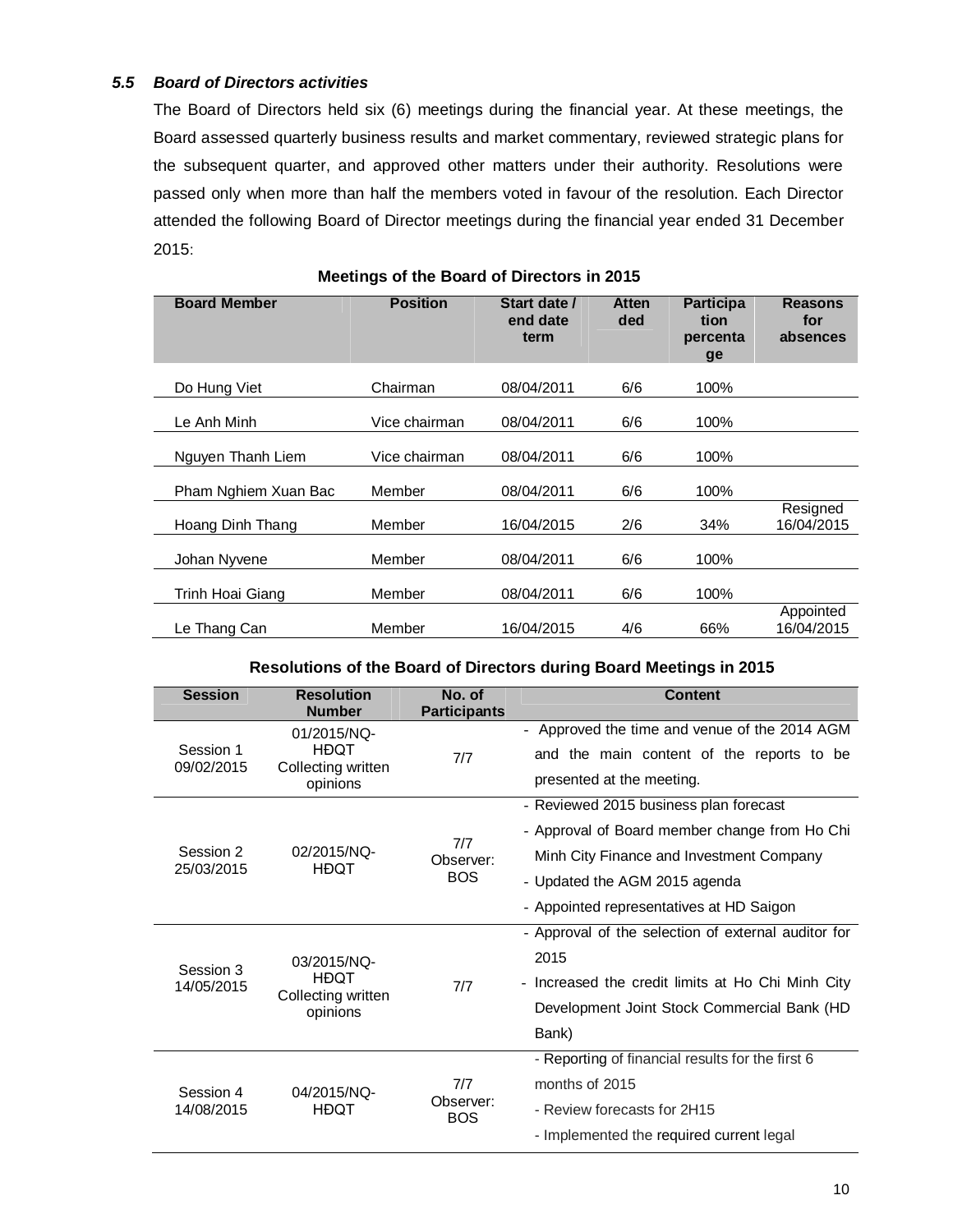| <b>Session</b>          | <b>Resolution</b><br><b>Number</b>                           | No. of<br><b>Participants</b>  | <b>Content</b>                                                                                                                                                                                                                                                                                                                                            |  |  |  |
|-------------------------|--------------------------------------------------------------|--------------------------------|-----------------------------------------------------------------------------------------------------------------------------------------------------------------------------------------------------------------------------------------------------------------------------------------------------------------------------------------------------------|--|--|--|
|                         |                                                              |                                | procedures to maximize of foreign ownership                                                                                                                                                                                                                                                                                                               |  |  |  |
|                         |                                                              |                                | percentage                                                                                                                                                                                                                                                                                                                                                |  |  |  |
|                         |                                                              |                                | - Prepared for new securities market initiatives                                                                                                                                                                                                                                                                                                          |  |  |  |
|                         |                                                              |                                | - Relocated Kim Lien transaction office, Hanoi                                                                                                                                                                                                                                                                                                            |  |  |  |
|                         |                                                              |                                | <b>Branch</b>                                                                                                                                                                                                                                                                                                                                             |  |  |  |
| Session 5<br>23/10/2015 | 05/2015/NQ-<br><b>HĐQT</b>                                   | 7/7<br>Observer:<br><b>BOS</b> | Reporting business result for the first 9 months<br>of 2015<br>Approved the first advanced dividend payment<br>2015<br>Officially<br>approved<br>the establishment<br>of<br>Committee<br>Executive<br>(EXCO),<br>Investment<br>Committee (IC) and updated the name of Risk<br>Management Executive Committee (RMEC) to<br>Risk Management Committee (RMC) |  |  |  |
| Session 6<br>17/11/2015 | 06/2015/NQ-<br><b>HĐOT</b><br>Collecting written<br>opinions | 7/7                            | Approved the increase of credit limit at Ho Chi<br>Minh City Development Joint Stock Commercial<br><b>Bank</b><br>Approved credit limits appraisal at Vietnam<br><b>Prosperity Bank</b>                                                                                                                                                                   |  |  |  |

## *5.6 Committees under the Board of Directors*

The Board of Directors has established two (2) committees under the Board of Directors including Board Risk Management and Board Internal Audit Committee. Their responsibilities are to consult and assist the Board of Directors in maintaining and reinforcing internal control activities. The structure of both Committees comprises independent and non-executive members of the Board of Directors who have been selected based on their skills, knowledge and experience.

| <b>STT</b> | <b>Full name</b>     | <b>Title</b>         | <b>Board Risk</b> | <b>Board Internal</b> |
|------------|----------------------|----------------------|-------------------|-----------------------|
|            |                      |                      | <b>Management</b> | <b>Audit</b>          |
|            |                      |                      | <b>Committee</b>  | committee             |
|            |                      | Chairman             |                   | Chairman              |
| 01         | Do Hung Viet         | Independent member   |                   |                       |
|            |                      | Vice chairman        | Chairman          |                       |
| 02         | Le Anh Minh          | Non-executive member |                   |                       |
|            |                      | Member               |                   |                       |
| 03         | Le Thang Can         | Non-executive member |                   | اد                    |
|            |                      | Member               |                   |                       |
| 04         | Pham Nghiem Xuan Bac | Independent member   |                   |                       |
|            |                      | Member               |                   |                       |
| 05         | Dang Nguyet Minh     | Member of BOS        |                   |                       |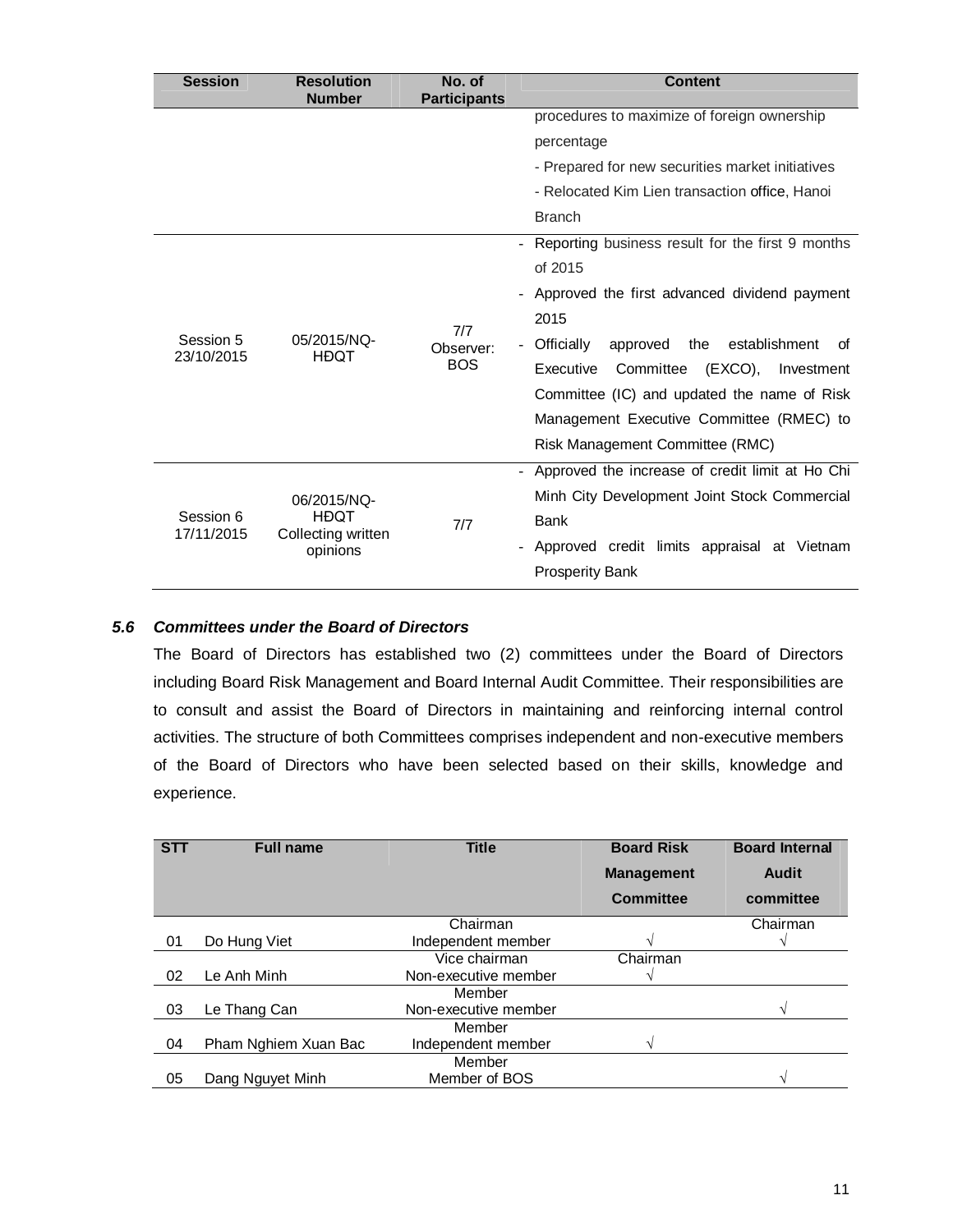## *5.7 Activities of non-executive members of the Board of Directors*

The current structure of the Board of Directors ensures the balance between executive and nonexecutive members. At least one-third of the total members of the Board of Directors are independent members. This ensures the Board of Directors reach objective and independent decisions.

Most non-executive members are also members of Committees under the Board of Directors. In addition to their duties as Board Directors, they are also responsible for assigned work at their respective Committees.

## *5.8 Activities of the Committees of the Board of Directors*

#### **1. The Board Risk Management Committee**

The Board Risk Management Committee assists in supervising.

- (i) The structure of corporate risk management;
- (ii) Policies and guidelines on governance and risk assessment and evaluation;
- (iii) Levels of risk tolerance;
- (iv) Sources of capital, liquidity capabilities and capital raising activities of the Company, and
- (v) The performance of the Head of the Risk Management Division.

In 2015, the Risk Management Division submitted for Board of Director approval the Operating Principles of Executive Committee (EXCO), Investment Committee (IC), and updated the name of Risk Management Executive Committee (RMEC) to Risk Management Committee (RMC) as well as updating the Operating Principles of this committee. The Risk Management Division is in the process of updating and amending Limits of Authority (LoA) which will be presented to the Board Risk Management Committee for approval before submitting to the Board of Directors.

On a quarterly basis, the Risk Management Division reports to the Risk Management Committee on all identified significant risks, and remediation plans and status assessments of those significant risks. These are reported to and discussed at Board of Directors meetings to ensure risk issues receive appropriate Board consideration and guidance.

#### **2. The Board Internal Audit Committee**

The Board Internal Audit Committee was established at the beginning of 2014 and has completed and submitted its Operating Principles and Charter for the approval of the Board of Directors.

The Board Internal Audit Committee continues to cooperate on internal audit activities with KPMG Vietnam, as per a three-year contract from 2014 to 2016. During this time, the Internal Audit Function, as well as the Board Internal Audit Committee, will be trained by KPMG in the design of internal audit plans, and jointly perform annual, half year or ad-hoc internal audits. At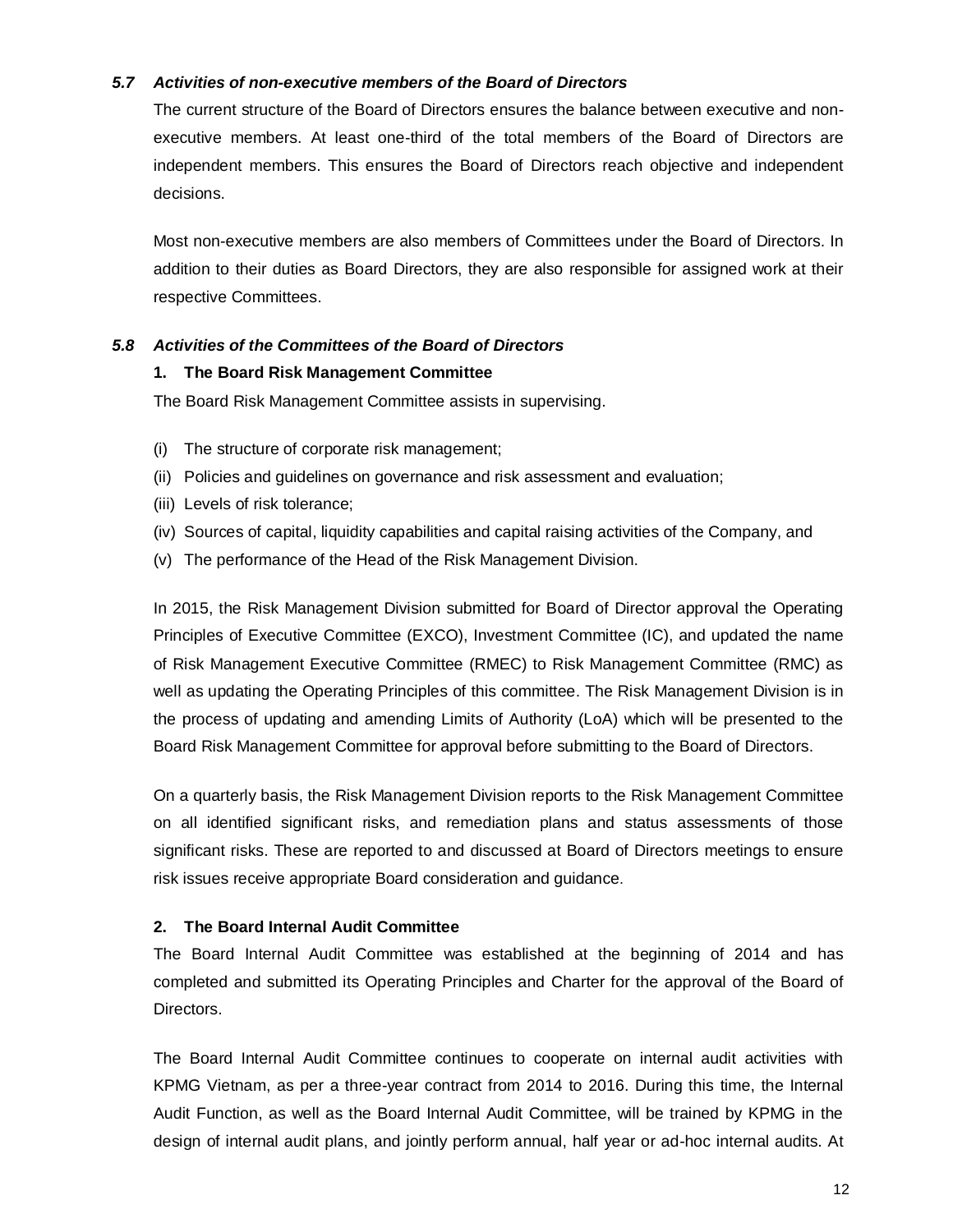the end of this contract, HSC expects to have an independent and fully capable Internal Audit Function that reports directly to the Board Internal Audit Committee.

In 2015, several Internal Audit reviews were performed, including reviews of the Private Client Division, Institutional Client Division and information technology process. In addition to these reviews the Internal Audit Function monitors the implementation of audit recommendations on these processes to ensure that remediation to the internal control environment occurs. Implementation and remediation reports are presented at meetings of Board Internal Audit Committee.

## *5.9 Participation of members of the Board of Directors in corporate governance programs*

All members of the Board of Directors actively participated in a two-day corporate governance training program run by The Securities Research and Training Center in Ho Chi Minh City branch. All members received a certificate verifying their successful completion of this program, except for Mr. Pham Nghiem Xuan Bac, who was unable to attend.

The Chairman represented HSC at several corporate governance seminars during 2015, including:

- International Forum: Improving Corporate Governance Practices in ASEAN (04/09/2015), hosted by State Securities Commission of Vietnam and International Finance Corporation (IFC);
- Investor Relations seminar (16/10/2015) hosted by Ho Chi Minh Stock Exchange and Maybank Kim Eng Securities JSC).

## *5.10 Assessment of operational effectiveness of the Board of Directors*

The Board of Directors have taken several steps to improve corporate governance and align our standards with current regulations and international practice. For example, during 2015, the Board:

- Carried out activities appropriate to the Company Charter, ensuring the number of meeting were held and that all Board members attended the meetings
- Clearly defined the roles of independent and non-executive members were clearly defined in order to maximize interests of all shareholders
- Supervised the implementation of the Board of Directors' decisions and resolutions at the AGM;
- Directed and supervised the implementation of various important projects at HSC, including those relating to risk management, internal audit, and improvements in business processes;
- Oversee the Board Committees to ensure compliance with the Operating principles and Company Charter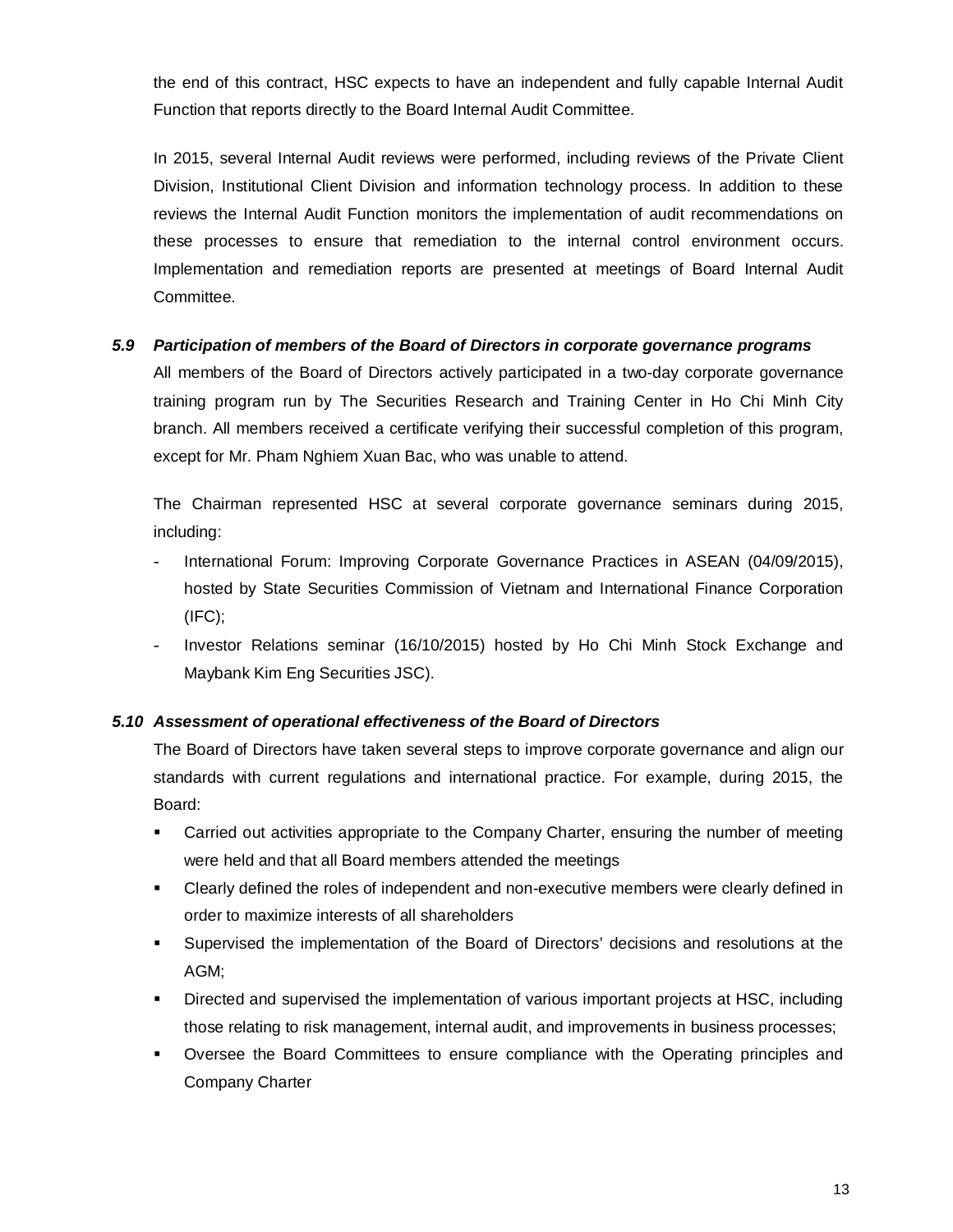# **6. Transactions, remuneration and benefits of the Board of Directors, Management Team and Supervisory Board**

## **6.1.** *Remuneration of the Board of Directors and Supervisory*

The operating funds of HSC's Board of Directors and Supervisory Board in 2015 amounts to one percent of profit after tax, as approved at the AGM 2014.

Quarterly remuneration payments to members of the Board of Directors and Supervisory Board comply with Resolution 12/2011/NQ-HĐQT, dated 21 December 2011, which covers the approval of remuneration for the Board of Directors and Supervisory Board.

|           |                      |                  |                           |                          |                                              | UHL VND                 |
|-----------|----------------------|------------------|---------------------------|--------------------------|----------------------------------------------|-------------------------|
| <b>No</b> | <b>Name</b>          | <b>Position</b>  | <b>Special</b><br>ization | <b>Executive</b><br>role | Remunera<br>tion per<br>month<br>(after tax) | <b>Note</b>             |
| 01        | Do Hung Viet         | Chairman         | V                         |                          | Salaried<br>employee                         |                         |
| 02        | Le Anh Minh          | Vice<br>Chairman |                           |                          | 10.000.000                                   |                         |
| 03        | Nguyen Thanh Liem    | Vice<br>Chairman |                           |                          | 10.000.000                                   |                         |
| 04        | Pham Nghiem Xuan Bac | Member           |                           |                          | 10.000.000                                   |                         |
| 05        | Hoang Dinh Thang     | Member           |                           |                          | 10.000.000                                   | Resigned<br>16/04/2015  |
| 06        | Le Thang Can         | Member           |                           |                          | 10.000.000                                   | Appointed<br>16/04/2015 |
| 07        | Johan Nyvene         | Member           |                           | V                        | Salaried<br>employee                         |                         |
| 08        | Trinh Hoai Giang     | Member           |                           | N                        | Salaried<br>employee                         |                         |

## **Remuneration of the Board of Directors' members in 2015**

#### **Remuneration of the Supervisory Board members in 2015**

|     |                  |                 | Unit: VND                          |
|-----|------------------|-----------------|------------------------------------|
| No. | <b>Name</b>      | <b>Position</b> | Remuneration per month (after tax) |
| 01  | Vo Van Chau      | Chairman        | 10.000.000                         |
| 02  | Doan Van Hinh    | Member          | 6.000.000                          |
| 03  | Dang Nguyet Minh | Member          | 6.000.000                          |

Based on the remuneration presented above and the prevailing number of members of the Board of Directors and Supervisory Board at certain times, the payment of remuneration and operating expenses to the members of the Board of Directors and Supervisory Board specifically are detailed as below:

 *Unit: VND*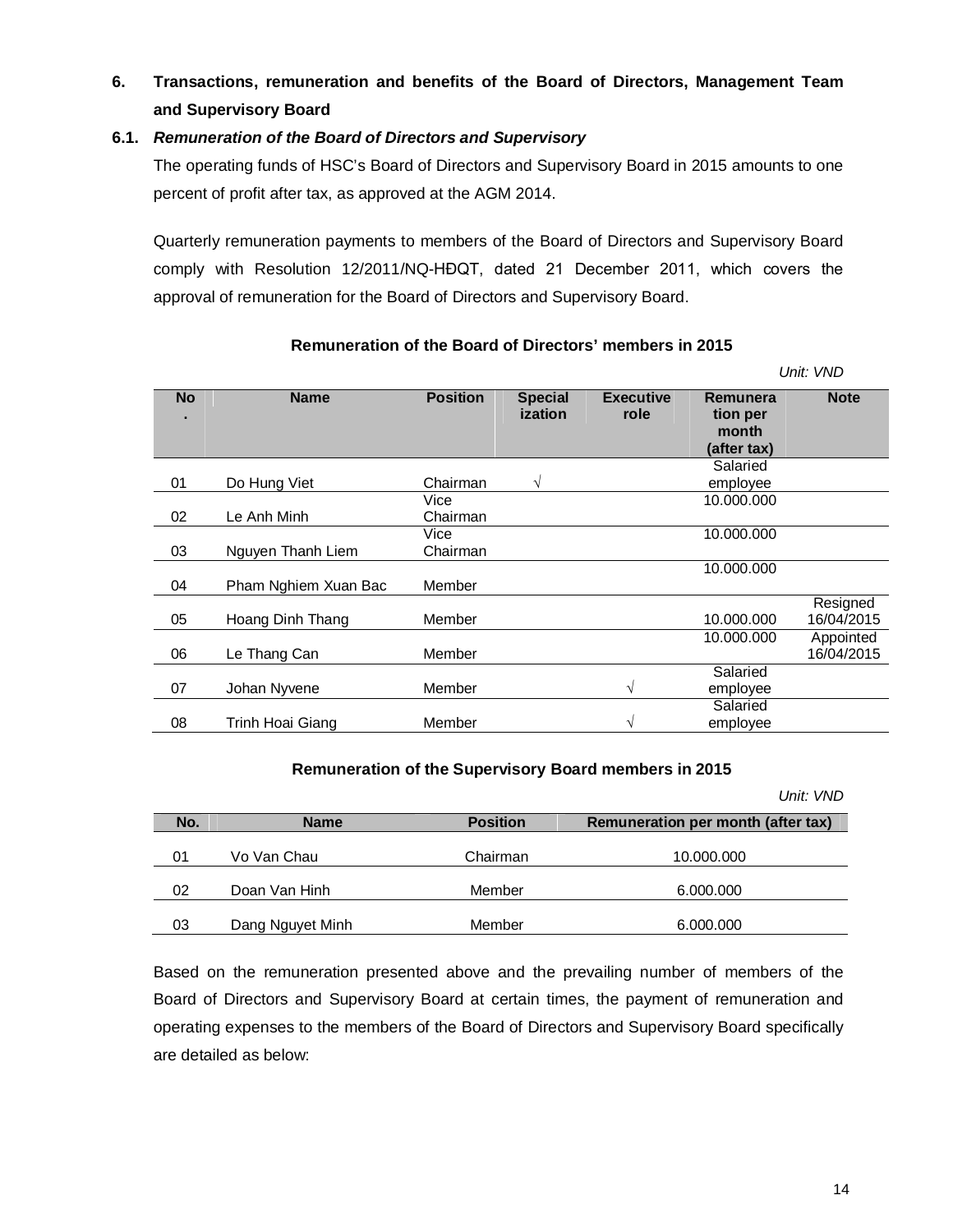# **Table detailing remuneration and operating expenses of the Board of Directors and Supervisory Board in 2015**

| No. | <b>Content</b>                                                                                          | Amount<br>(VND) |
|-----|---------------------------------------------------------------------------------------------------------|-----------------|
| 01  | Operating fund of the Board of Directors and Supervisory Board at<br>the beginning of 2015              | 586,231,248     |
| 02  | Operating fund of the Board of Directors and Supervisory Board in<br>2015 (1% of 2014 profit after tax) | 3,761,520,472   |
|     | Operating expenses of Board of Directors and Supervisory Board                                          | 3,650,602,391   |
|     | 1. Remuneration of the Board of Directors & Supervisory Board in<br>2015                                | 882.666.656*    |
| 03  | 2. Other operating expenses                                                                             | 2,767,935,735   |
| 04  | Operating fund of the Board of Directors & Supervisory Board<br>carried forward at the end of 2015      | 697,149,329     |

Note**:** *\* Total remuneration of the Board of Directors was VND 559,999,992 and Supervisory Board was VND 322,666,664 (including personal income tax).* 

## **6.2.** *Regulation of bonuses to the Board of Directors and Supervisory Board's members*

Other than the regulation of remuneration to the members of the Board of Directors and Supervisory Board as presented above, the independent and non-executive members of the Board of Directors and Supervisory Board do not receive any amount as bonuses from the Company bonus & welfare funds.

## **6.3.** *Regulation on benefits to the members of the Board of Directors and Supervisory Board*

Currently, the Company' business expenses benefits (including those relating to the use of company cars; telephones; social, medical and other insurance; the annual health check, and other items specified in the Company's policies) and other benefits in internal policies are only applicable to the Chairman of the Board of Directors. Only business travel expenses from other members of the Board of Directors and Supervisory Board are charged to the Company (if incurred).

#### **6.4.** *Share trading transactions of internal shareholders*

In 2015, HSC recorded the following transactions of HCM shares with respect to internal shareholders:

| No. | <b>Name</b>       | <b>Relationship</b><br>with internal<br>shareholders    | Number of shares owned<br>initially  |                      | <b>Number of shares</b><br>owned at the end period |                      | Reasons for increase,<br>decrease (purchase,<br>sell, convert, reward)                                             |
|-----|-------------------|---------------------------------------------------------|--------------------------------------|----------------------|----------------------------------------------------|----------------------|--------------------------------------------------------------------------------------------------------------------|
|     |                   |                                                         | <b>Number</b><br><b>of</b><br>shares | Percentage<br>$(\%)$ | <b>Number</b><br>0f<br>shares                      | Percentage<br>$(\%)$ |                                                                                                                    |
| 01  | Resonance<br>JSC. | Company<br>related to<br>Pham<br>Nghiem Xuan<br>$Bac -$ | 651,672                              | 0.51                 | 651,672                                            | 0.51                 | Registered to sell<br>100,000 shares from<br>10/07/2015 to<br>07/08/2015, but not yet<br>sell due to inappropriate |